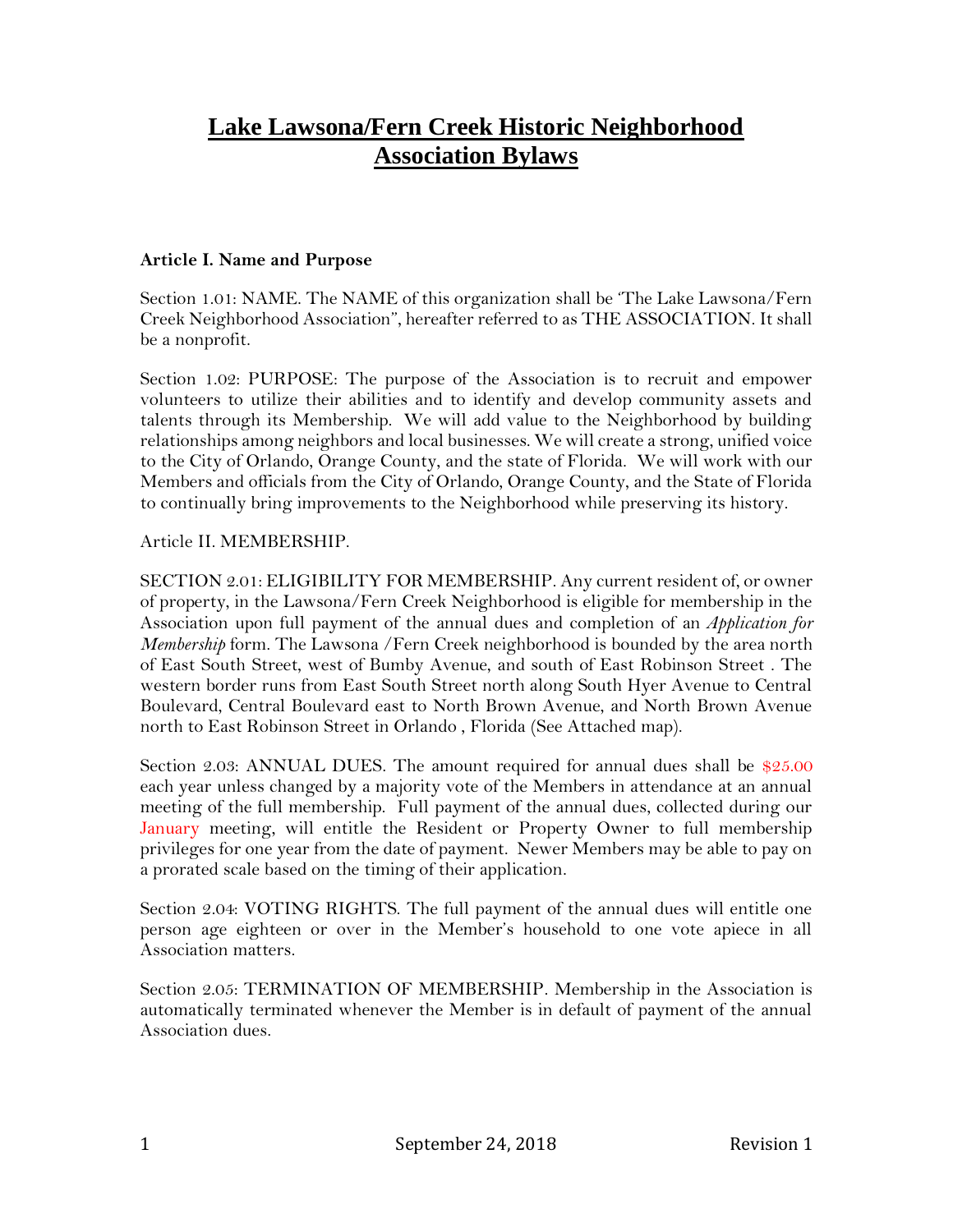# **ARTICLE III. OFFICERS.**

Section 3.01: OFFICERS. The Association shall have the following officers:

1) President 2) Vice-President 3) Treasurer 4) Secretary

Section 3.02: ELECTION OF OFFICERS. The Officers shall be elected by majority vote at the annual meeting of the full membership.

Section 3.03: TERM OF OFFICE. The Officers shall serve a one-year term with no limitations on future terms.

Section 3.04: DUTIES. The duties of the Officers are as follows:

1) The **PRESIDENT** shall be the principal executive officer of the Association and shall preside over all meetings, represent the Association on public occasions, and make committee appointments from the membership as shall be deemed advisable for the effective conduct of the work of the Association.

2) The **VICE-PRESIDENT** shall assist the President as the President requests and represent the Association on appropriate occasions. The Vice-President shall also, in the absence or disability of the President, perform the duties and exercise the powers of the President of the Association.

3) The **TREASURER** shall collect, safeguard, disburse, and make periodic reports of all funds collected in the name of the Association.

4) The **SECRETARY** shall keep attendance records, record the proceedings of all meetings, maintain adequate records of the Association activities, and conduct such official correspondence as shall be required.

5) The duties of the officers shall not be limited as enumerated above; in addition, they may discharge such duties as are assigned by the Association Membership.

6) Unless so authorized, no officer shall have any power or authority to bind the Association by any contract or engagement, to pledge its credit, or to render it liable pecuniarily for any purpose or in any amount.

Section 3.05: VACANCIES AND REMOVAL FROM OFFICE. Any Officer may be removed by a majority vote of the members of the Association (excluding the Officer to be removed). Upon the death, removal, resignation, or incapacity of an Officer of the Association, a majority of the Association shall elect a successor.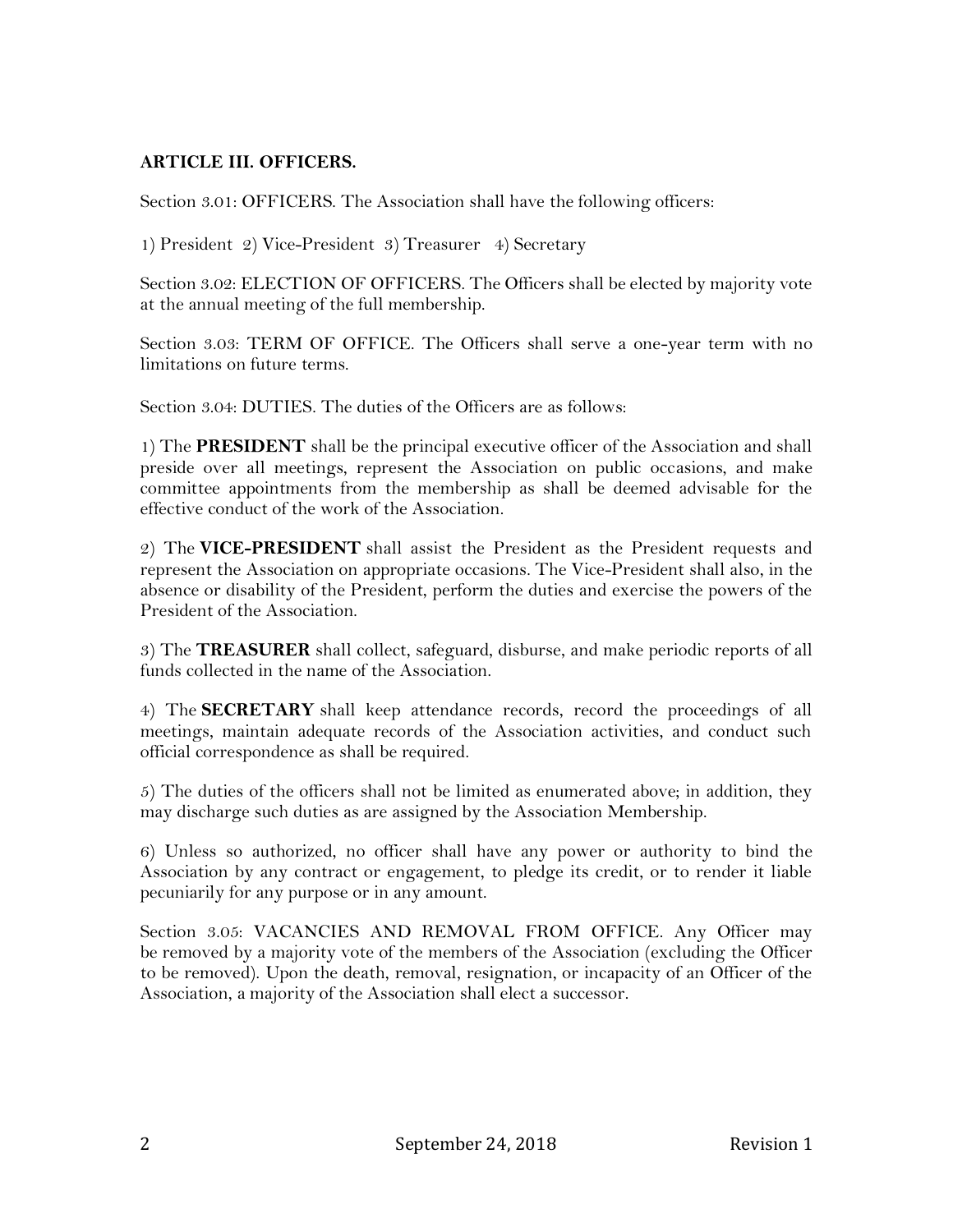## ARTICLE IV. MEETINGS OF MEMBERS.

Section 4.01: PLACE OF MEETINGS. Meetings of the Members shall be held at the Langford Park Building or at any other place the President or a majority of the Members may from time to time select.

Section 4.02: REGULAR MEETINGS. Regular meetings of the Association shall be held quarterly at a time and place designated by the President.

Section 4.03: ANNUAL MEETING. An annual meeting of the Members shall be held in the month of January each year, if possible. At such meeting, the Members shall elect the Officers of the Association, receive reports on the affairs of the Association, and transact any other business which is within the power of the Members. If an annual meeting has not been called and held within six months after the time designated for it, any Member may call the annual meeting.

Section 4.04: SPECIAL MEETINGS. Special meetings of the Members may be called by the President, by a majority of the Officers of the Association, or by five percent (5%) or more of the Members entitled to vote.

Section 4.05: NOTICE OF MEETINGS. A digital, written, or printed notice of each meeting, stating the place, day, and hour of the meeting, shall be given by the Secretary of the Association, or by the person authorized to call the meeting, to each Member of record entitled to vote at the meeting. This notice shall be given at least seven (7) days before the date named for the meeting, with the exception of regular quarterly Meetings for which, once a firm date, time and place have been publicized to all the members, no further notice shall be required.

Section 4.06: QUORUM. The Members present at any properly announced meeting shall constitute a quorum at such meeting.

Section 4.07: PARLIAMENTARY AUTHORITY BASIS OF RULES. The rules contained in the current edition of Robert's Rules of Order Newly Revised shall govern the Association in all cases to which they are applicable and in which they are not inconsistent with these bylaws and any special rules of order the Association may adopt.